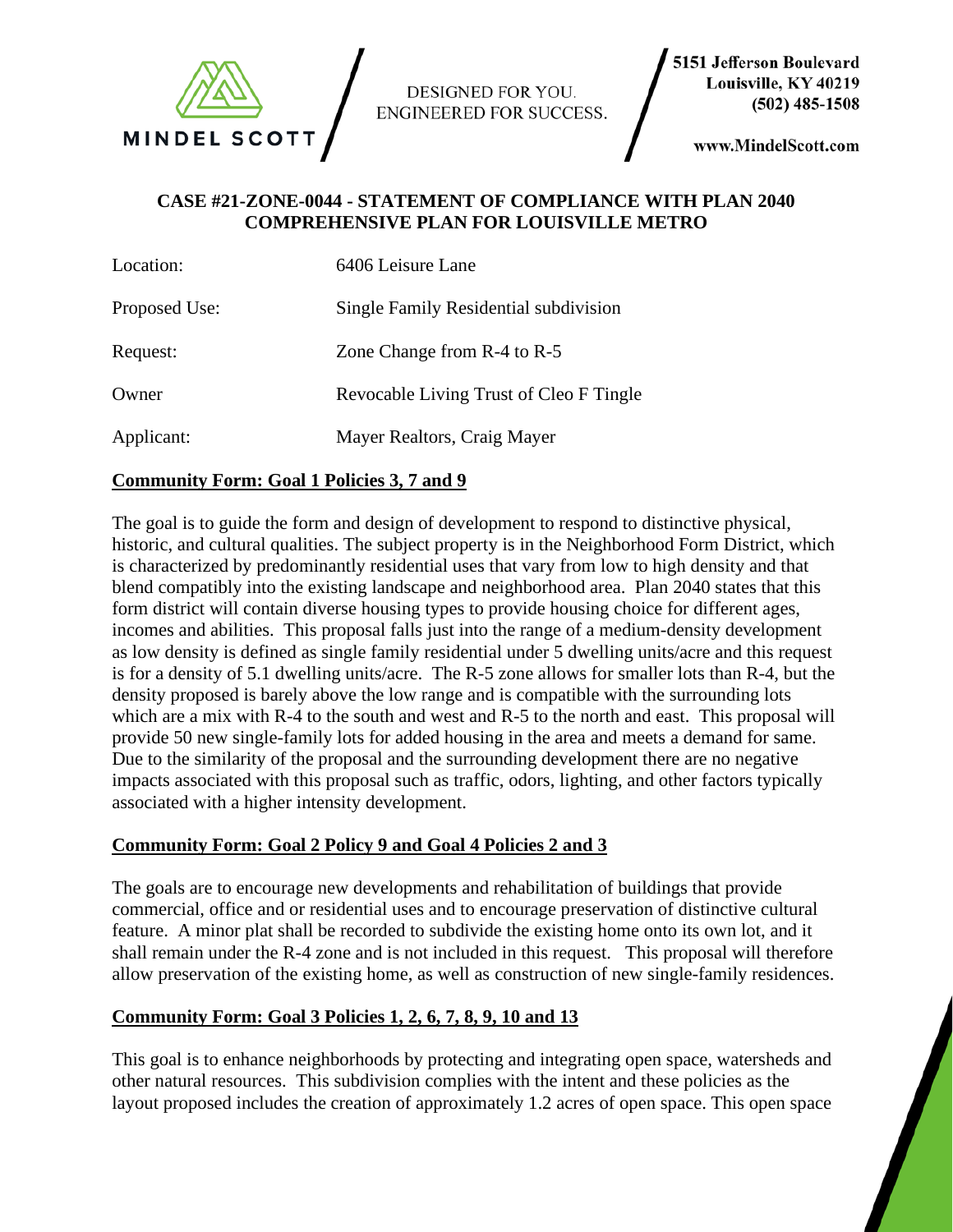includes preservation of the existing pond and integrating this feature in the development. It will provide for the detention of storm water for the subdivision by accommodating increased storm drainage. The homeowner's association will maintain the open space area.

A report by Redwing Ecological Services and as indicated on the plan, there are existing wetlands on the site. A jurisdictional determination by the local Regulatory Branch of the Army Corps of Engineers determined that these features were not to be considered "waters of the U.S." and are not regulated under the Clean Water Act. These areas shall be developed in conformance with applicable requirements of the Division of Water and guidelines established by MSD as regulated during the construction plan review process.

In addition, there are no severe, steep, or unstable slopes as well as no flood prone areas on the site. A site survey has identified no potential sinkholes or karst features.

# **Mobility: Goal 1 Policy 1, Goal 2 Policies 3 & 4, Goal 3 Policies 7 & 21**

The Mobility goals are to implement an accessible system of alternative transportation modes, to provide a safe and accessible transportation system, and to encourage patterns that connect and support future growth. This subdivision complies with the intent and applicable policies in that it allows for the extension of Meadow Run Road thru the site to connect with Leisure Lane. It provides residents south of the site an alternate vehicular and pedestrian route to Leisure Lane. Sidewalks are proposed to be constructed along all road frontages within the subdivision to provide safe pedestrian circulation.

This development extends an existing stub, will not result in access through lower intensity, and shall provide adequate right of way as required by the Land Development Code for all streets within the development.

## **Community Facilities: Goal 2 Policies 1, 2 and 3**

The proposed subdivision complies with the intent and applicable policies identified in the Community Facilities plan element since the subdivision is in an area served by existing utilities. These utilities, including water, sewer, gas, electric, telecommunication lines and cable, can be extended to serve the development.

## **Livability: Goal 1 Policies 2, 5, 17, 19, 26 - 28 and 30**

The goal of this element is to protect and enhance the natural environment and integrate it with the built environment as development occurs. The existing pond on the site shall be maintained and designed to provide detention for the increased stormwater. A survey of the site identified no potential sinkholes or karst features. The site is not located in the regulatory floodplain.

Prior to proceeding before the Planning Commission, the plan will be reviewed by and receive preliminary approval from MSD regarding the storm and sanitary sewer system proposed for the site. By this review MSD will ensure that post-development runoff rates do not exceed pre